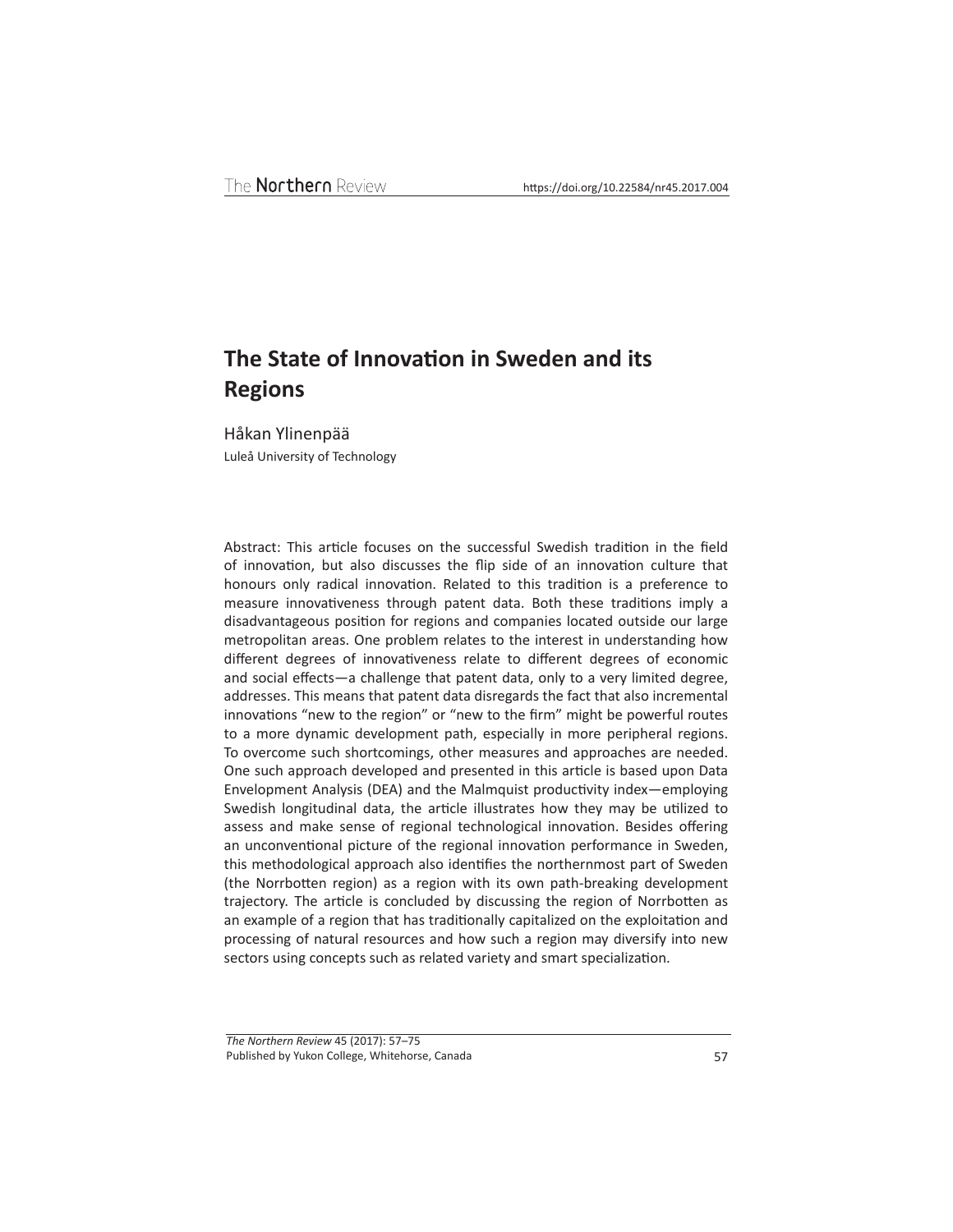## **Introduction**

Sweden has a long-standing track record of hosting an innovative economy. This is partly due to the fact that Sweden was not invaded during the Second World War and so instead could develop industrial innovations and large companies such as Alfa Laval (today it is still a world leader in heat transfer, centrifugal separation, and fluid handling); SKF (global manufacturer and supplier of ball and roller bearings, linear motion products, precision bearings, spindles, and seals); Sandvik (manufactures, for example, cemented-carbide and high-speed steel tools and blanks for the metalworking industry; equipment and tools for rock excavation, drills, and so on); Saab (serves the global market with world-leading products, services, and solutions from military defence to civil security); Scania (provider of sustainable transport solutions based on trucks and buses); and Volvo (manufactures cars, trucks, buses, construction equipment, marine and industrial power systems, and aerospace systems)—these are important drivers for a fast and steady growth of the Swedish economy during the hundred year period 1870– 1970. After 1970, however, the Swedish economy faced several crises involving higher unemployment rates, a reduction and reconstruction of an oversized public sector, high taxes on labour and capital, and high inflation rates, with negative implications for stimulating entrepreneurship and innovation. A study in 2005 revealed, for example, that the fifty largest companies in Sweden were in fact *all* founded before 1970, and data from the Global Entrepreneurship Monitor (GEM) regularly positioned Sweden as a low-performing economy. From the mid-1990s onwards, however, due to structural reforms and government policy that are more directed toward supporting entrepreneurship and innovation, Sweden has managed to regain a more favourable position—for example, the level of innovation and the income per capita are higher than the mean for OECD economies (see Figure 1). In February 2013 *The Economist* described the recovery and vitalization of the Swedish economy as "a silent revolution" represented by a long series of reforms and liberalizations of the economy:

> There can be no doubt that Sweden´s quiet revolution has brought about a dramatic change in its economic performance. The two decades from 1970 were a period of decline: the country was demoted from being the world's fourth-richest in 1970 to  $14<sup>th</sup>$  richest in 1993, when the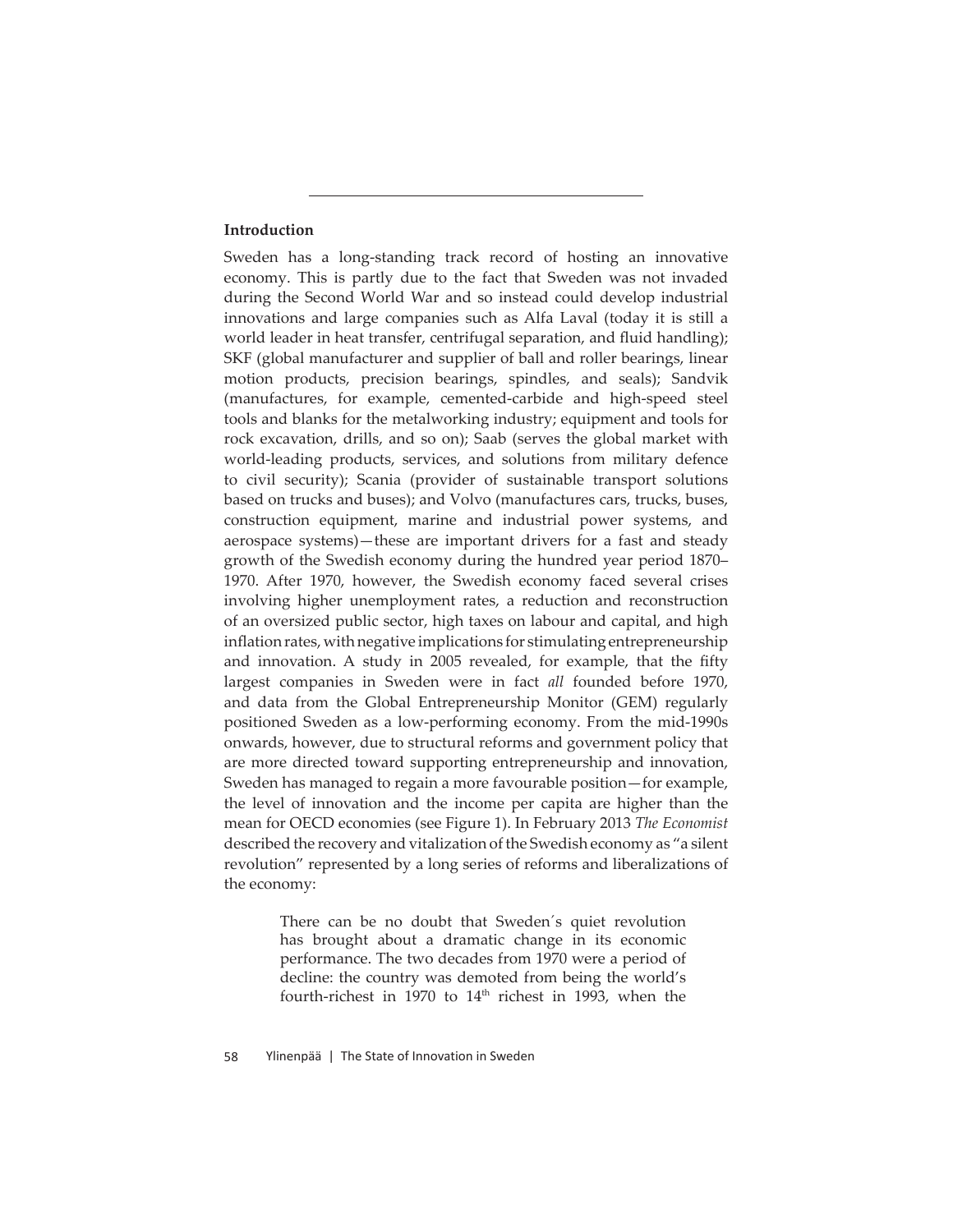average Swede was poorer than the average Briton or Italian. The two decades from 1990 were a period of recovery: GDP growth between 1993 and 2010 averaged 2.7% a year and productivity 2.1% a year, compared with 1.9% and 1% respectively for the main 15 EU countries.

Institutional reforms and a reoriented policy stimulating entrepreneurship and innovation have been accompanied by new innovative companies entering the market. This largely includes service-based companies in the music, media, and tourism industries, for example. This could also imply that young people are considerably more interested in pursuing an entrepreneurial career compared to previous decades. Historical industrial successes, however, still influence Swedish priorities and preferences regarding the content and the value of different kinds of innovation, suggesting that Swedes normally cherish technical and radical innovations more than improved versions of something that already exists on the market. "New to the world innovations," such as those laying the foundation for so many large Swedish companies, are therefore praised and sought after more so than smart new concepts involving incremental innovation of existing products and services. "Copycats" relying on open innovation and improving something already existing are therefore far less respected than innovative industrialists relying on conventional patent rights and technical degrees of newness. Measuring patent statistics on a national, regional, and firm level is still a highly-used approach by influential politicians advocating a "re-industrialization" of the Swedish economy as a main development strategy.



Figure 1. BNP per capita in OECD (excluding Sweden) and in Sweden 1950–2010, US dollars (Source: The Conference Board Total Economy Database, January 2012).

*The Northern Review* 45 | 2017 59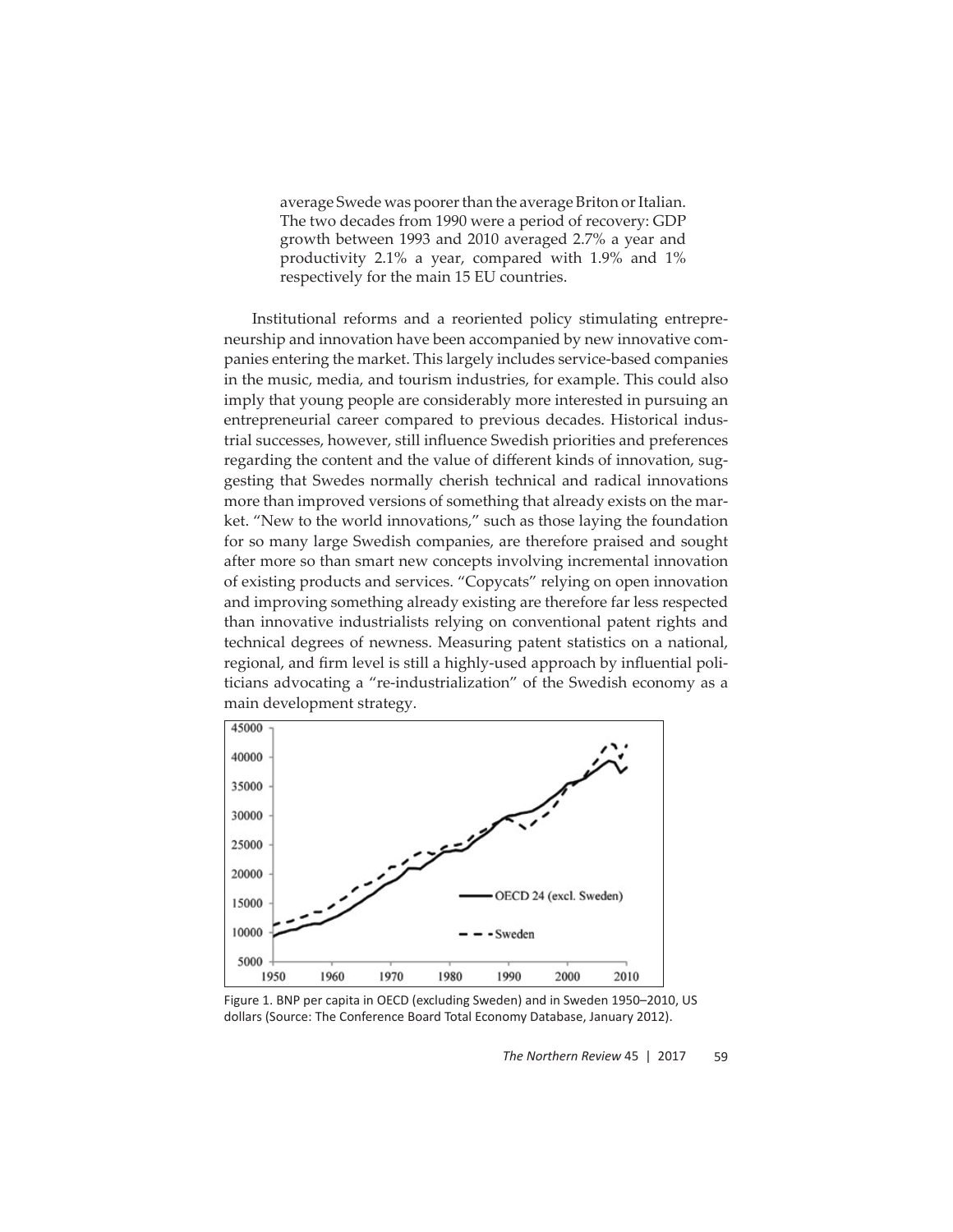This article elaborates on two main themes. The *first* theme is to discuss the fallacy of using patent data as the main indicator for regional innovativeness, and an alternative approach (Data Envelopment Analysis and the Malmquist productivity index) is presented and tested on Swedish regional data. Besides disclosing that peripheral regions such as Jämtland and Gotland, together with the capital region of Stockholm, come forward as leading innovative regions, this empirical test also identifies Sweden's northernmost region, Norrbotten, as a pattern-breaking region with a development trajectory very different from other Swedish areas. This article's *second* theme is to address this northern region's specific development conditions and its development strategy in order to explore regional smart specialization based on businesses and competence sectors that are related to but different from the region's historical competitive advantage.

#### **The Fallacy of Using Patents as an Indicator for Innovativeness**

Measuring immaterial property rights, such as patents, as indicators of innovativeness has a long-standing tradition in academic research. To measure innovativeness through patent data is, however, not unproblematic. One problem relates to understanding how different degrees of innovativeness relate to different degrees of economic and social effects—a challenge that patent data addresses only to a very limited degree since patents are granted to ideas normally classified as "radical innovations" and "new to the world." This means that patent data disregards the fact that incremental innovations that are "new to the region" or "new to the firm" might be powerful routes to a more dynamic development path. Another problem relates to the fact that patent data normally are registered at the corporate main office location, which often creates significant challenges for researchers trying to understand regional innovation patterns. For example, the old and established Swedish-owned multinational corporation Sandvik recently moved its main office from the small rural city of Sandviken in the northern half of Sweden to the World Trade Center building in Stockholm. As a result, the previously high rates of regional innovativeness for the Sandviken region were suddenly erased while the innovative scores for the Stockholm region (already hosting several companies' head offices) grew even higher. Despite these wellknown weaknesses, patent data continues to serve as a main innovation indicator, and thus also serves as a base for misguided policy implications.

Due to these shortcomings, there is an obvious need for new approaches for measuring innovation. One such approach, which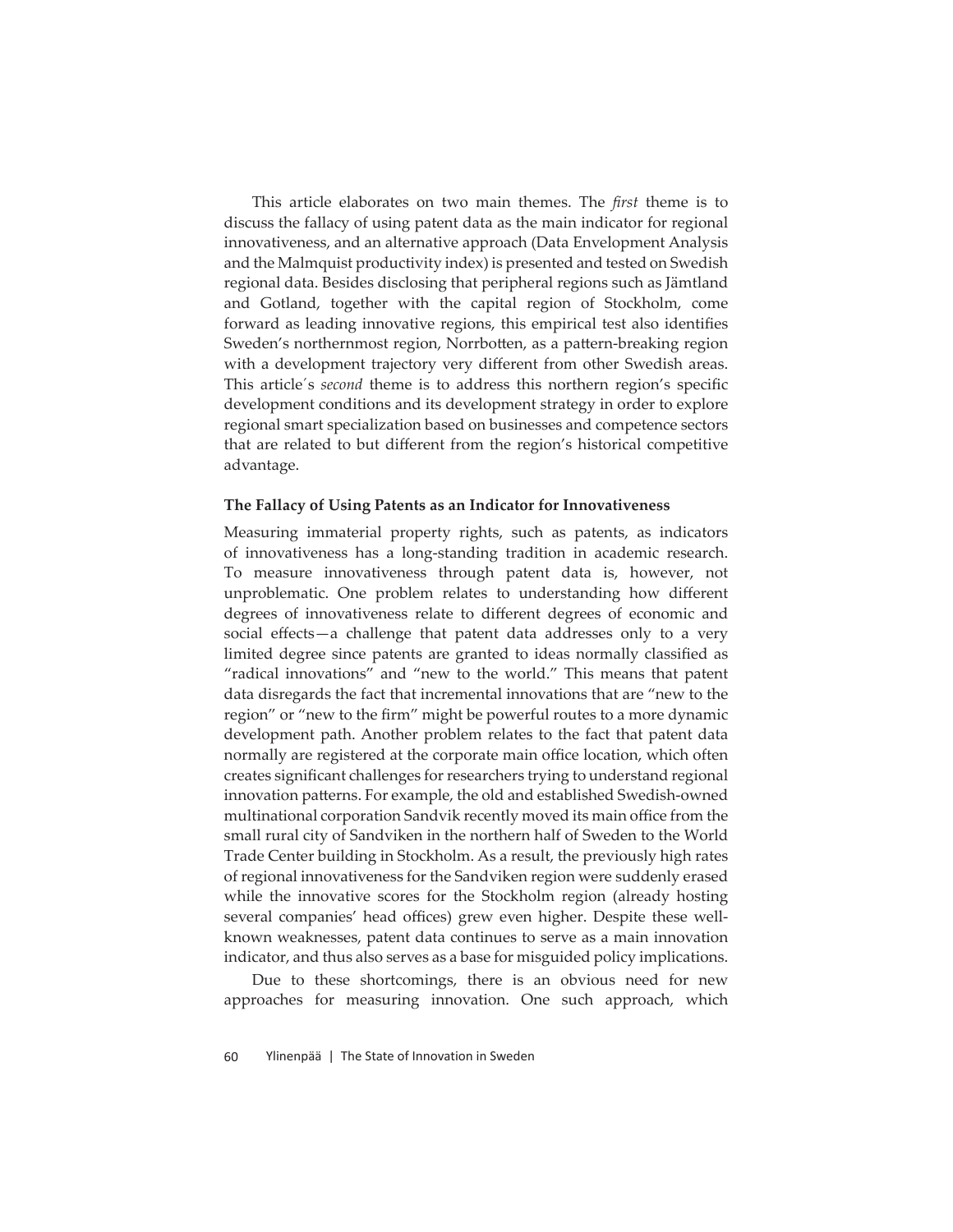distinguishes between using different types of innovation versus using patent data, is the Data Envelopment Analysis (DEA) and the Malmquist productivity index used by Anokhin and colleagues (Anokhin et al., 2011). DEA is a nonparametric programming technique that has been known in economics and operations literature for some time (Färe et al., 1994), but has only recently gained attention in the literature on innovation (Thursby and Thursby, 2002). Anokhin and colleagues conceptually develop and empirically illustrate the use of this technique for estimating regional technological innovation by using a Swedish longitudinal data set that contains information on all twenty-one Swedish counties over a five-year period from 2002 to 2006. In doing so, they demonstrate that the technique can be used to simultaneously explicate (1) regional technological *expansions*, (2) regional *catching-up* improvements in technologies, and (3) mere *shifts* in regionally used technologies.

The first kind of regional innovation is known as *expansion* and could be thought of as innovation in its grandest sense: introduction of more effective "new-to-the-world" resource combinations that are visibly superior to available alternatives. In other words, innovation of this kind surpasses known alternatives and expands the technological frontier within which all regions operate. It corresponds very closely to Schumpeter's "creative destruction" $-a$  creative introduction of more effective new combinations that have the potential to destroy the foundation on which the competitive advantage of incumbents rests. Such expansions are most likely to be associated with innovation in its traditional, technical, narrow sense (e.g., patenting). Innovations of this kind require intense communication and collaboration between multiple parties such as firms, universities, research and innovation centres, and government agencies. Naturally, metropolitan regions are better positioned to provide access to these support resources as well as to the needed infrastructure for the innovating organizations. As such, the introduction of the "best" technologies is more likely to originate in such regions. Overall, prior research indicates that research and development (R&D) activity, major product innovations, and patents tend to be concentrated in metropolitan regions (Feldman & Audretch, 1999; Simmie, 2003). Metropolitan regions are known to lead this grand technological development as knowledge spillovers are often constrained to these centres (Audretsch & Feldman, 1996; Baptista, 2003). Because metropolitan regions are magnets for talented individuals (Tödtling & Trippl, 2005), the innovative advantage of such regions is further facilitated through a constant inflow of novel and complementary knowledge that supports the development of frontier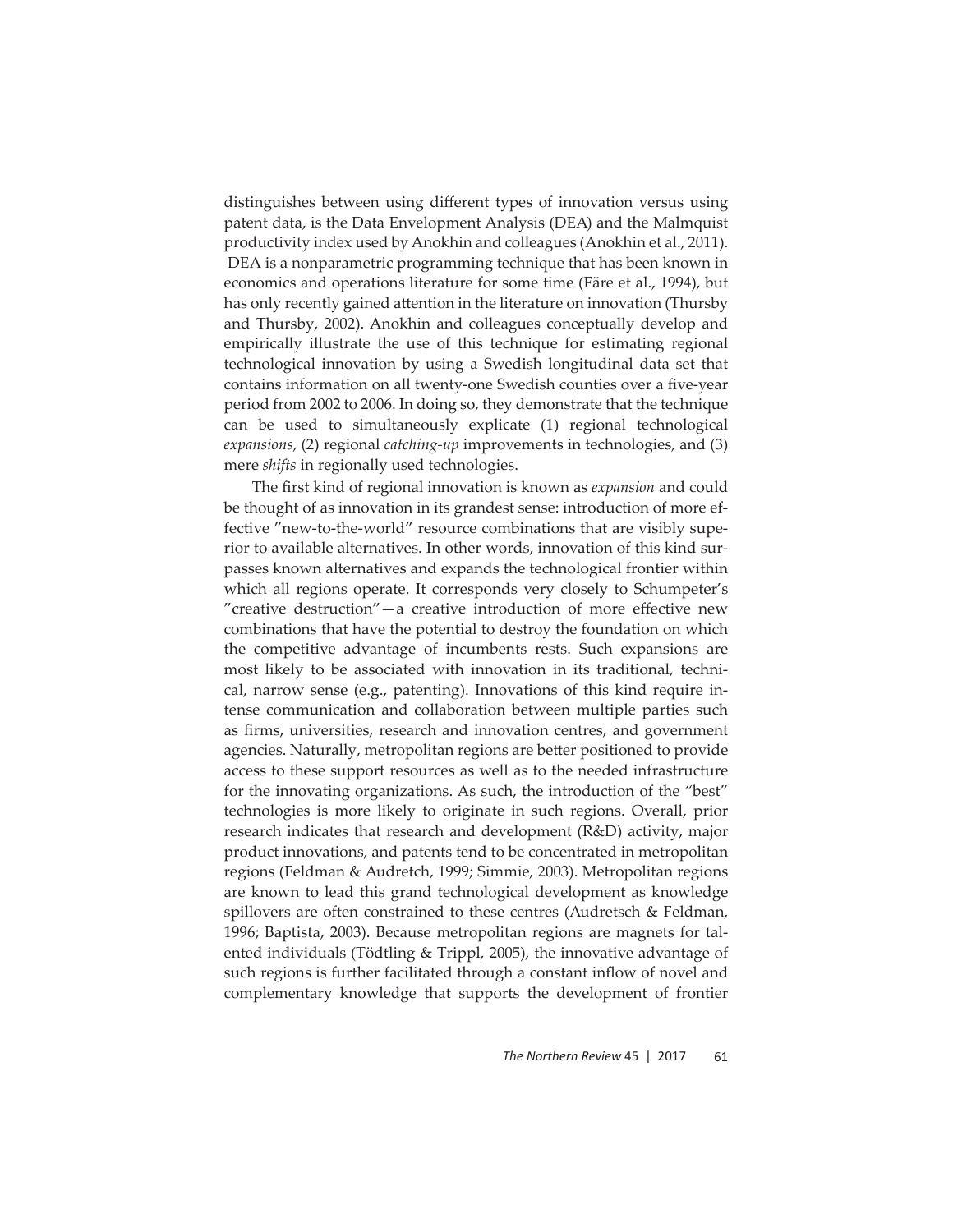technologies. Accordingly, Cooke and Morgan (1998) notice that metropolitan regions generally have better capacity to bring about fundamental leaps in technology and organizational practices. Peripheral regions, on the contrary, are considered to be less innovative, and tend to have fewer patents and R&D investments, which leads to a focus on process and incremental innovations (Fritsch, 2000; Tödtling, 1992) that are less likely to be related to this kind of radical innovation.

The second kind of regional innovation has to do with lagging regions—those that are not at the technological frontier—trying to *catch up* with regions demonstrating exemplar innovativeness. The key is not the creation of new strategies and frameworks but rather recognition and subsequent exploitation-of the more effective ways to combine resources by those entrepreneurially inclined. The exact fashion in which this is effectuated is less relevant from the regional perspective. Whether it is corporate entrepreneurs who recognize and adopt more effective technology introduced elsewhere, or new entrants who do the same thing and replace the regional incumbents who fail to respond to the creation of the more effective technologies, the end result is improved efficiency where resources are combined at the regional level. This kind of innovation is often explained in terms of knowledge spillovers from leading regions to lagging ones (Tödtling & Trippl, 2005), where lagging regions innovate by mimicking or replicating know-how developed by leaders.

Although catching-up innovation may seem straightforward, in reality this is a rather complicated process because the flow of knowledge between regions is dependent upon interaction (Berglund & Johansson, 2007; Cooke, 1998; Garofoli, 1994), and interaction may be restricted. To some extent, restrictions to effectively absorb new knowledge have to do with a poor supporting infrastructure and limited knowledge infrastructure in which the lagging regions' innovators are often embedded. Thus, the critical mass of key regional actors that has been shown to be extremely important for successful regional innovation (Cornett, 2009; Doloreux & Dionne, 2008) is not reached. Accordingly, collective services are sub-par and may limit rather than facilitate technology transfer, thus hindering catch-up and perpetuating the lag. An even more significant threat for catching up can be found in the very mechanism of replicating the frontier technology and transferring the respective knowledge. Knowledge transfer is difficult without the transfer of people (Maskell & Malmberg, 1999). Peripheral regions are often disadvantaged in terms of attracting highly skilled individuals qualified to effectuate technology transfer. Accordingly, such regions face a number of roadblocks to catching up with frontier regions,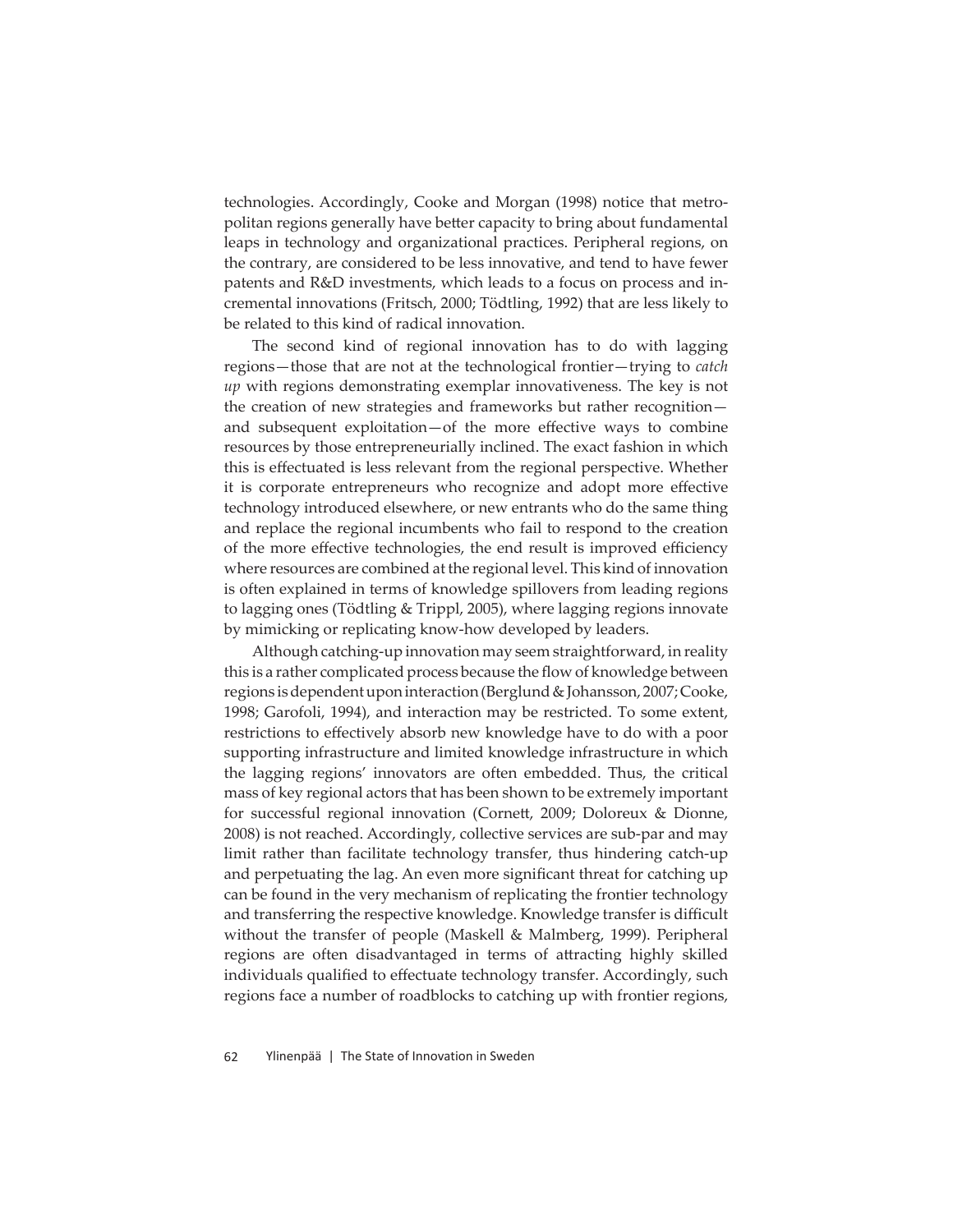and run a high risk of constantly trailing behind (Feldman, 1994). In fact, it is likely that lagging regions located in close proximity to leading regions will have difficulty catching up since their best and brightest individuals prefer to seek employment in neighbouring leading regions. In some sense, being at a distance from magnets like capital regions may actually better prepare lagging regions to harness catching-up opportunities. Needless to say, this kind of regional innovation is very unlikely to be captured with traditional proxies for innovation such as patents, as it does not imply the creation of new commercially valuable knowledge but rather deals with the diffusion of already created (and perhaps patented) know-how.

A third kind of regional technological innovation focuses on *shifts* in a region's use of technology. Interestingly, regions' technological innovation trajectories are subject to conflicting forces. On the one hand, regions may exhibit a tendency for smaller and incremental changes because of path dependencies and regional competency traps. That such path dependencies apply in the context of innovation has been well documented (Tödtling & Trippl, 2005). Regions are unlikely to seriously consider modifying the underlying technological basis due to the presence of lockin effects. Having developed expertise in a particular set of technologies, regions simultaneously have erected barriers to understanding alternative technologies. Accordingly, for decision makers, the mere possibility of shifting or changing their technology base is fraught with significant uncertainty. Thus, for a region that historically has relied on tourism and agriculture, switching to capital-intensive manufacturing is by no means a trivial exercise. Similarly, focusing on investments with uncertain returns can discourage organizations in lagging regional clusters to seek benefit from developing something new even though the current returns are disappointing. In addition, as Lawson and Lorentz (1999) argue, regions may develop skills indicating they are quite good in one line of business, and become trapped in their own competencies. This further limits their capacity to absorb new ideas from leading technologies. Innovation is also embedded in social relationships. Acknowledging that such relationships develop over time and are restricted due to culturally determined norms, routines, and values among regional actors may also restrict the development of substantially differing technologies (Johnson, 1992; Lorenzen, 1998).

As already indicated, the current state of the economic development literature does not present a single technique that could simultaneously capture the various aspects of regional innovations. Here, a DEA approach could be used to estimate the above-mentioned kinds of regional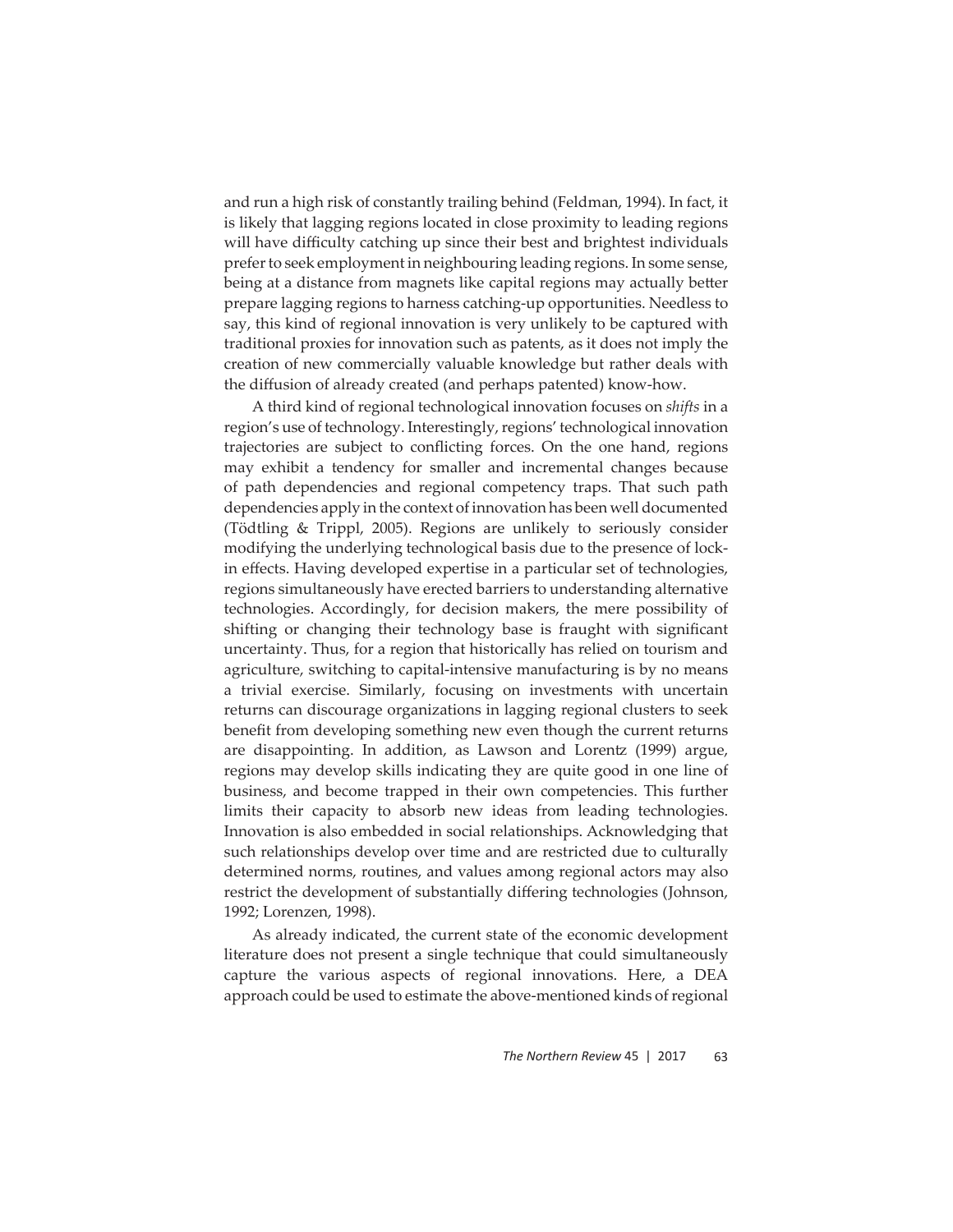technological innovations. DEA could hence be used to estimate the extent to which regional innovations *expand* the historically best-known use of technology, how some regions *catch up* with the technological advancements of others, and how regional innovations have the potential to *shift* the use of current technologies in specific regions. This is the theme of the next section of this article.

#### **An Empirical Illustration Based on Swedish Regional Data**

The suggested approach to measuring regional technological innovation is illustrated based on a sample of Swedish regions over the course of five years (2002–2006). Administratively, Sweden is divided into twenty-one counties. As in most economies, however, these regions differ with respect to the structure and history of their industries and businesses, spanning the spectrum from expanding capital or metropolitan regions (such as the Stockholm region) to non-metropolitan regions with a tradition of industries such as agriculture and/or forestry (e.g., the counties of Gotland and Jämtland). While the first-mentioned type of regions are often characterized as national hubs for inward and outward relations for international or global industries and knowledge-based services, the development of the latter category is dependent to a high degree on industries exploiting unique but often small-scale technologies, a thriving tourism sector, and conventional services offered by public or private actors. A third category of regions is represented by counties such as Norrbotten, Västernorrland (both located in the northern part of Sweden), and Blekinge (in the southern part of the country), where a traditional industry based on natural resource exploitation during recent decades has been confronted with increasing global competition—a challenge that with varying degrees of success has been met by significant investments in efficiency improvement and capital rationalization.

Following the existing literature, we utilize physical assets (capital) and employment (labour) as regional resources combined to produce a gross regional product. This combination of resources is typical in many DEA studies (e.g., FÄRE et al., 1994), thus making the estimates comparable to those reported by other researchers.

Labour force indicators and gross regional product dynamics are both readily available statistics in Sweden and are accessed via the Regionfakta database. Physical assets (capital) estimates, in turn, are based on the dynamics of previously made capital investments, which is consistent with how the DEA literature approaches this issue (see, for example, Anokhin, Wincent & Autio, 2011). While there is no single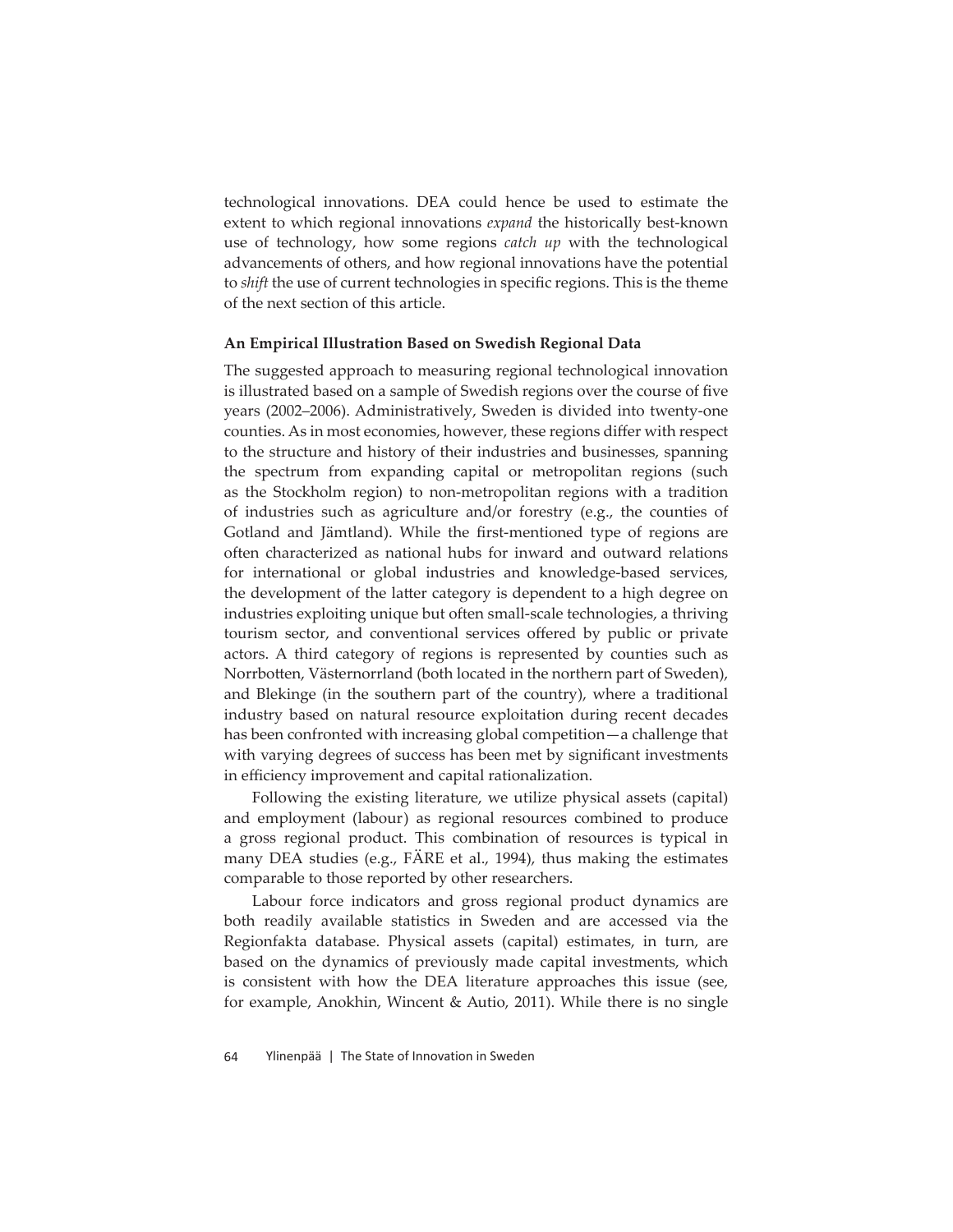pre-specified rate of depreciation to be employed for estimating capital in DEA studies, most researchers employ rates ranging from 3% to 15% (Kim & Lee, 2004). Because Sweden makes substantial investments in capital and infrastructure and is located at the forefront of global development (OECD, 1997, 1999), a six-year equally paced depreciation period was adopted here, which is close to the recommended 15% rate. All investment data for Swedish counties throughout 1997–2006 were obtained from the Regionfakta database. To ensure data accuracy, the estimates were aggregated to the country level and correlated with the numbers reported for Swedish investments in fixed capital by the United Nations World Development Indicators database (which, unfortunately, only has information at the national, and not regional, levels). In all cases, highly significant, positive correlations reaching as high as 91.85% were obtained. The final sample thus consists of 105 observations of twenty-one counties over five years. The DEAP computer program (Coelli, 1996) was used to perform data envelopment analysis and Malmquist productivity index decomposition as recommended by Hollingsworth (2004).

The results demonstrate that Swedish regions do not invest equal amounts in research and development. Moreover, R&D activities are very unevenly distributed across them. What we are witnessing, however, is that in spite of where a particular technology originated, most regions appear to align their use of resources with the dominant development trajectory. Certainly, they may pay a higher price for access to the new ways of resource organizing since innovators probably extract their rents from those wishing to benefit from their inventions. On the other hand, those regions that are typically viewed as "disadvantaged" do not have to incur the costs associated with producing the breakthrough or bear the ensuing uncertainty. Thus, they are seen as rather homogenous when looked at from the outside, and are analyzed as such. It is in this sense that the extant literature considers Sweden homogenous and finds it possible to compare it to other aggregate-level territorial units such as the State of Ohio in the United States (e.g., Braunerhjelm & Carlsson, 1999).

As shown in Figure 2, three counties demonstrate substantially higher rates of technological change—Stockholm, Gotland, and Jämtland which suggests that the reference technology for them differs from that which applies to most counties. While this was expected for Stockholm County—which is the major metropolitan county in Sweden—the results were somewhat unexpected for more peripheral and non-metropolitan regions such as Gotland and Jämtland. Interestingly, two of those counties (Stockholm and Jämtland) define the national frontier itself, and as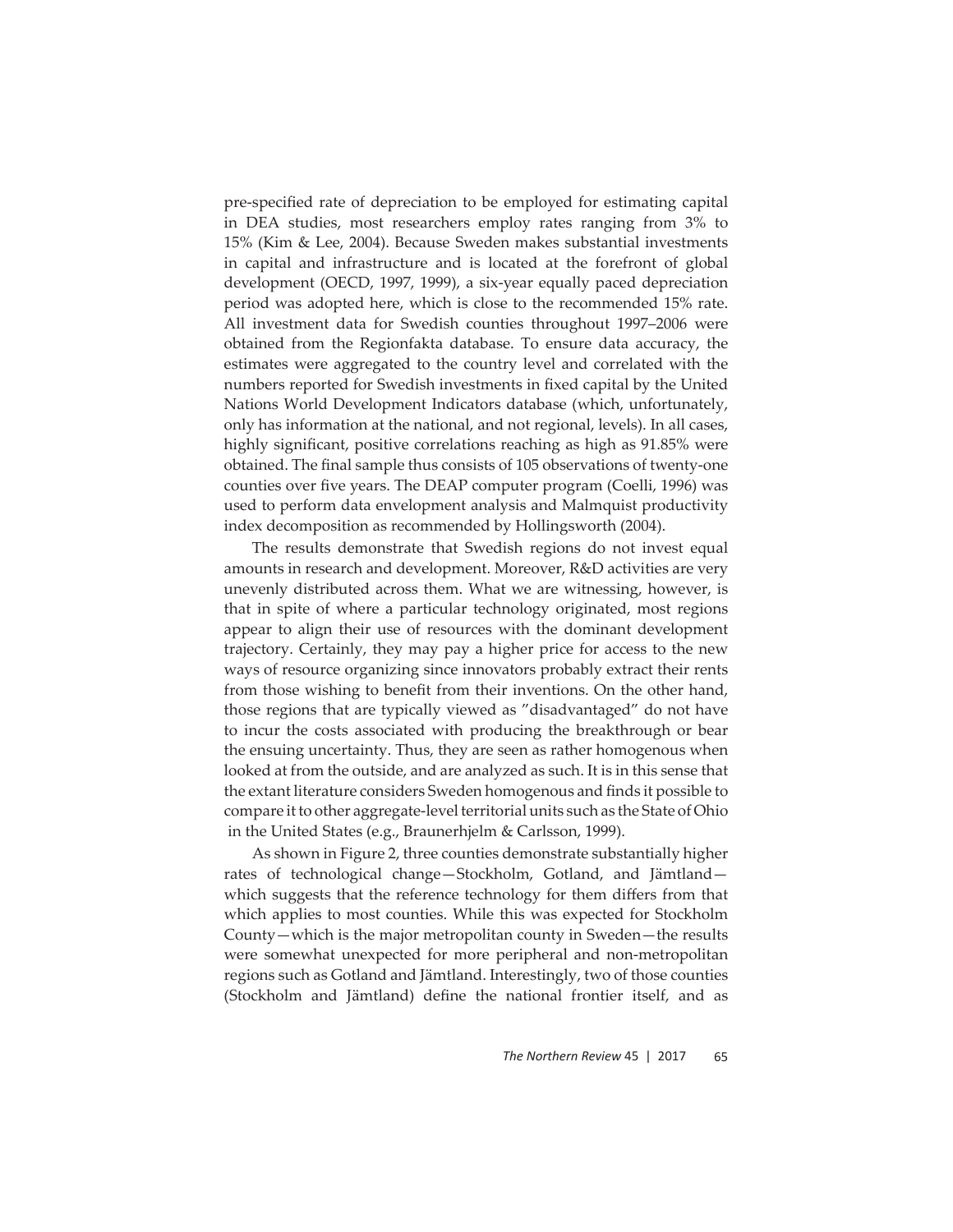such could not be measured with the same yardstick. Relevant national technology against which the majority of counties are assessed typically represents a weighted combination of the technologies employed by the leading innovators. Figure 2 depicts innovativeness of Swedish counties throughout 2002 to 2006. The figure suggests that regions bordering the leading Stockholm County often fail to pursue catching-up strategies, which is in line with the literature discussed earlier. As expected, there is no statistical relationship between this kind of innovation and more traditional proxies such as patenting.



Figure 2. Innovativeness of Swedish counties, 2002-2006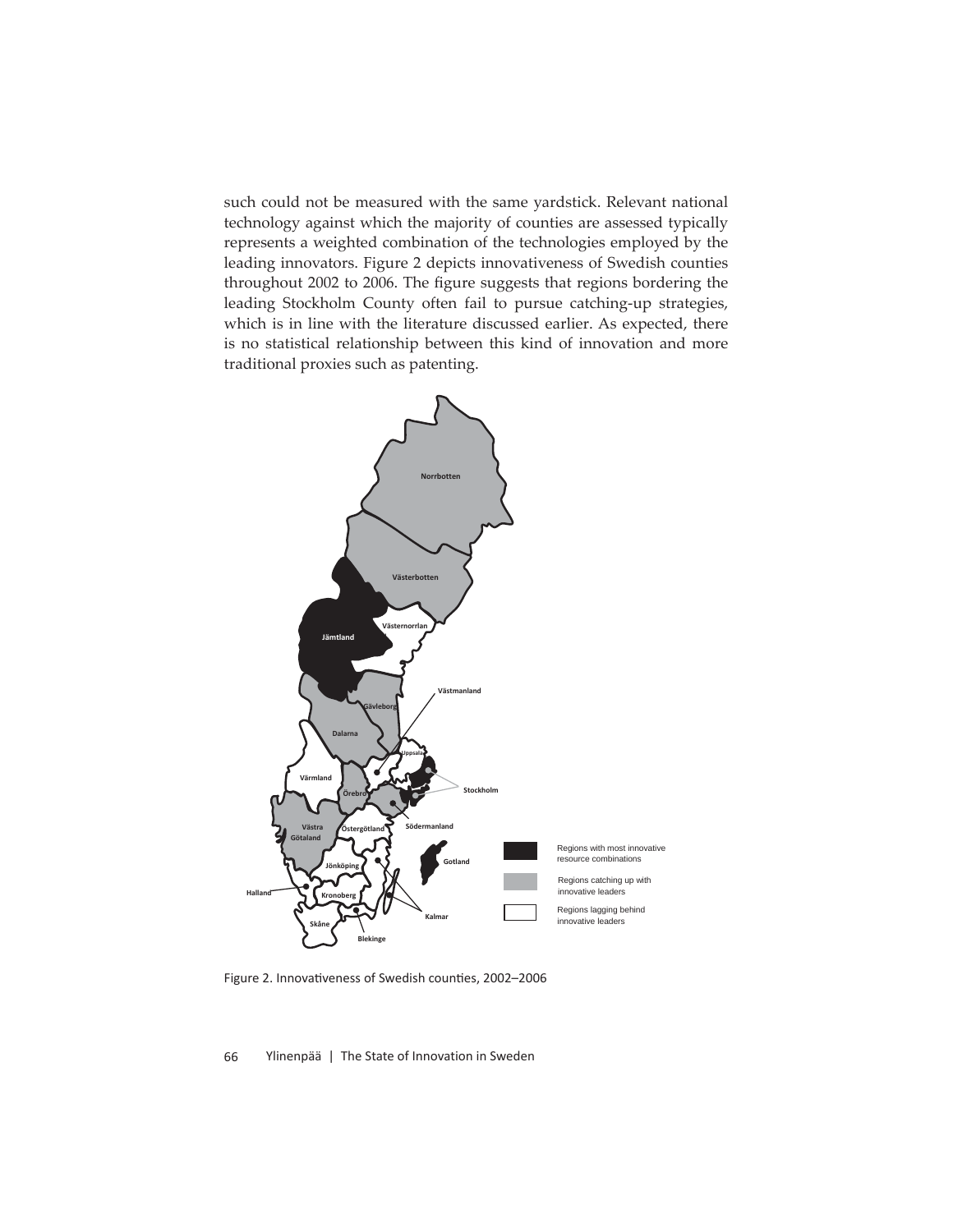The results appear to have high face-validity in that they mirror the activities that have been going on in the Swedish economy. For example, the reason why non-metropolitan counties such as Jämtland and Gotland score high on innovativeness likely has to do with three specific regional characteristics. During the actual period of time under study (2002– 2006), both regions made significant investments in the tourism sector, involving new or renovated hotel facilities, leisure cottages, and leisuretime activities, and infrastructure that helps these counties host more tourists, conferences, and other visitors to the regions. They have also been target counties for relocation of different government departments from the capital region (partly as a compensation for the reconstruction of the national military defence), which facilitated the inflow of highly qualified and connected individuals who are very important for regional innovation, as argued above. That is, the state (policy makers) started playing a significant role in innovative activities taking place within regions, above and beyond that which is attributable to purposeful or serendipitous actions of individual and corporate entrepreneurs. The regional institutions for higher education also expanded during this time. Gotland University was established in 1998 and is among the youngest and fastest growing university colleges in Sweden. The Mid Sweden University (with one campus in the county of Jämtland) has gradually developed during these years and received university status on 1 January 2005. Taken together, this has implied significant investments in both new physical premises and in highly skilled people, which has resulted in noticeably improved productivity in combining resources reflected in frontier expansions.

Figure 3 illustrates the expansion of the best national technology 2002–2006. In this figure, counties are plotted with respect to the amount of resources (labour and capital) they combine to produce 1 million Swedish krona (CAD \$155,300) worth of gross regional product. Generally, the closer to the origin (left bottom corner of the plot) the county is located, the more innovative it is. Counties developing their competitiveness through a smarter and more innovative combination of labour and capital over time, move towards the lower left of the figure (as marked with an arrow for the Stockholm region between 2002 and 2006). Counties far to the right and top (e.g., Blekinge County, which was suffering from restructuring of the region's industrial base in 2002) clearly demonstrate inferior performance with respect to regional innovativeness, but expose a development trajectory similar to the leading Swedish regions Stockholm and Jämtland. Those counties that are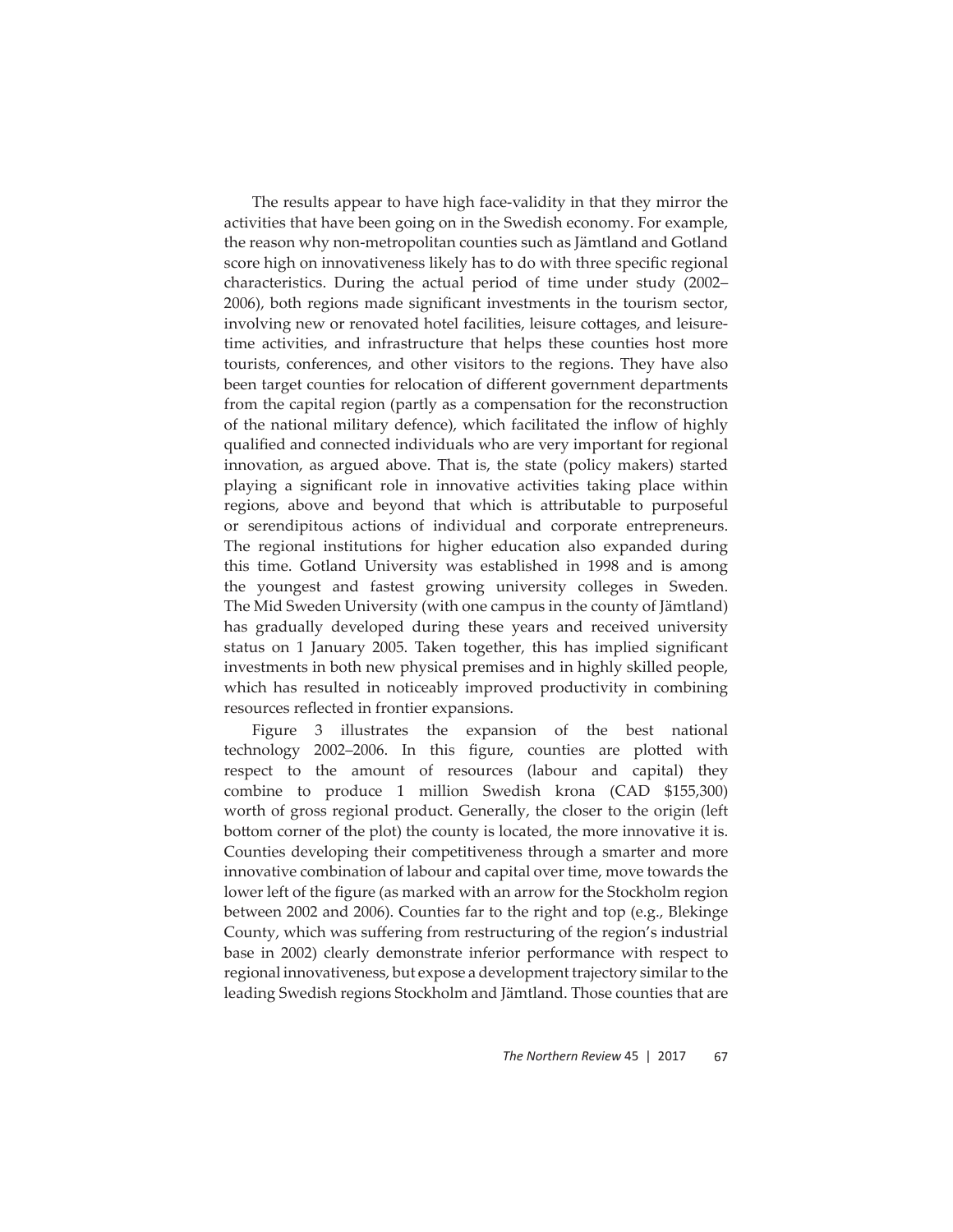high on one dimension but low on another (such as Norrbotten County in 2006) are not necessarily problematic because they tend to substitute one resource with another (e.g., labour with capital), and as such are assessed against a respective section of the same frontier that is most favourable to them. From this perspective, the development of Norrbotten County between 2002 and 2006 illustrates the effect of substantial investments in the regional basic industries and communications infrastructure, implying cost reduction and less need for human labour—a rather innovative endeavour in its own right that would not necessarily be captured by traditional proxies for innovation such as patents or R&D investments. In theory, a county that utilizes the least amount of a particular resource to produce a given amount of output could be deemed innovative and efficient even if it uses a disproportionate amount of another resource. DEA is equipped with tools to address such occurrences, as illustrated by the path-breaking pattern formed by the region of Norrbotten.

That the capital region of Sweden (Stockholm) captures a leading position in this kind of comparative analysis is not surprising. What is surprising is that the non-metropolitan regions, such as Jämtland, come forward in this study as regional front-runners. Reasonable explanations behind this have already been suggested, but may also relate to specific cultural factors outside the scope of this article. Jämtland (as well as the region of Gotland) may hence be characterized as counties where small and medium-sized companies traditionally have had an important role in the regional economy, fostering a more entrepreneurially oriented regional culture vis-à-vis such regions as Norrbotten and Blekinge where large companies traditionally have been cornerstones of the regional economy. As suggested by Martin and Sunley (2006), such path-dependencies contribute to fostering a more endogenous view of the world and the opportunities that it provides for innovation and development.



Figure 3: Shift of technological frontier in Sweden 2002–2006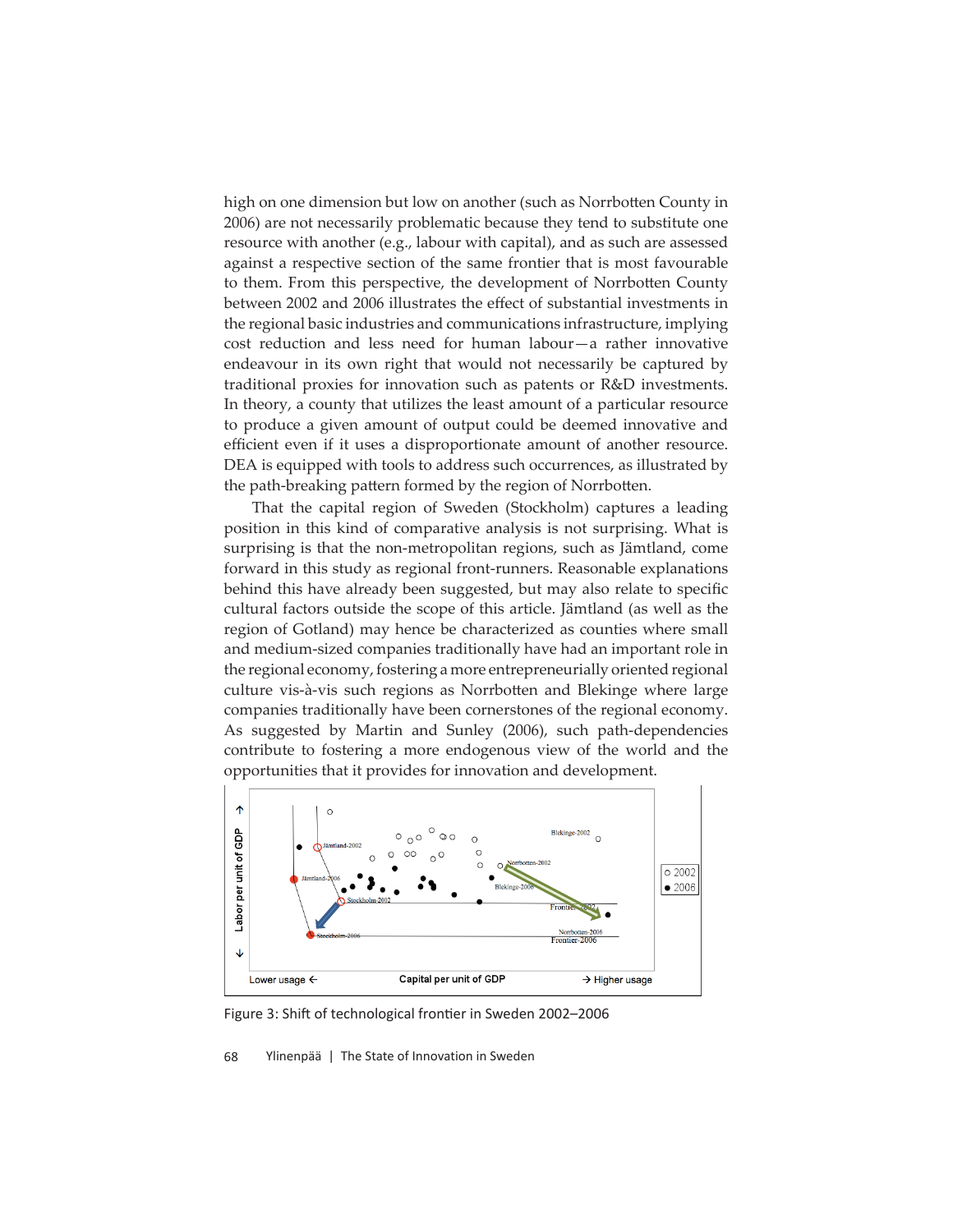## **The Norrbotten Region as an Empirical Illustration**

As already noted, and as shown in Figure 3, is the groundbreaking development trajectory of Norrbotten, the northernmost county of Sweden with around a quarter of a million inhabitants distributed on 25% of the Swedish landmass. The regional economy is traditionally based on extraction and refinement of natural resources such as iron ore and other minerals, electricity from the region's hydropower stations, and wood products-a result that, according to our findings, and depicted in Figure 3 above, seems to have been further underlined by the high levels of investments in basic industries and regional infrastructure.

From a historical perspective, the region of Norrbotten reveals obvious similarities with colonial economies in other parts of the world. Hundreds of years ago, the Swedish kingdom had a great interest in products like salmon, game, and tar. In order to facilitate the development of these natural resources (and to defend its property rights from competing interests such as the Russian tsar), the kingdom subsidized new settlers to move north. Development of minerals and wood products required more industrialized processes and a need for developed communications infrastructure. The Swedish railroad system was partly dependent on foreign (English) capital while the exploitation of different minerals relied to a high degree on the skills of Walloons from Belgium. Energy needed for industries in the southern part of Sweden became dependent on electricity generated from hydropower stations in the rivers of Northern Sweden. All this taken together implied a regional economy heavily dependent on cyclical fluctuations in market demand, causing periods of Klondikelike exploitation regularly replaced by recession, high unemployment, and the need for different kinds of support initiatives from the richer and more densely populated southern half of Sweden. According to a recent study (Ejdemo et al., 2016), the region's dependency on natural resource exploitation through mining, energy production, forestry, and a growing tourism sector is still a marked characteristic of the current regional economy, which imples a need to handle cyclical downturns in the regional economy.

One strategic investment made by the Swedish government to develop more resilience in the regional economy was the decision to establish higher education and research in Luleå in 1971. From the beginning, close collaboration with industry, business, and the community has been a hallmark of Luleå University of Technology, manifested, for example, by twenty-five centres for collaboration with the "outside world." The mission to co-operate in education and research is often denoted as the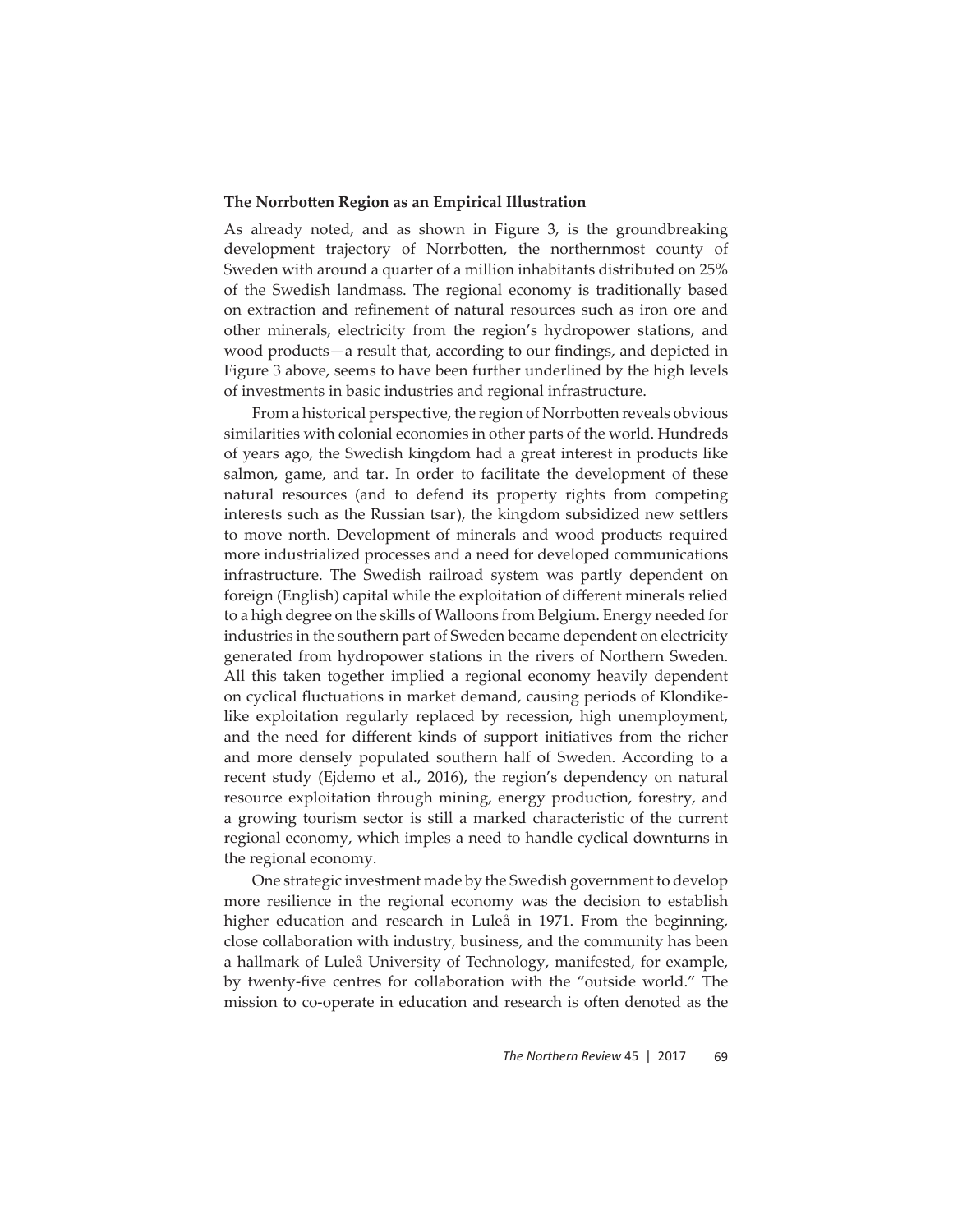university's "third task," and during recent decades has been the top priority of most governments to develop further. The reason behind this is, of course, the benefits for developing a healthy, dynamic economy; indeed, a close interaction between "theory" and "practice" is expected to manifest in a more knowledge-based economy. In different evaluations of how this third task is performed, perceived, and used by industry, authorities, and government agencies (e.g., INNO, 1995; Ylinenpää, 2016), the university in Luleå comes forward as an academic institution with a high degree of professionalization and interest in external collaboration compared to other universities in Sweden. With an initial focus on the current basic industry in the region and its needs, the university has played an instrumental role in developing new industrial processes and products, and has contributed to a significant increase in the educational level of employees in the region. By diversifying into new areas such as computer science, business administration and social sciences, music and audio/film production, and so on, the role of the university as a seed bed for new companies and new knowledge areas in the region has increased. In this role as a source for new strategic knowledge, the university has been instrumental in the development of new forms of specialized regional competence in sectors such as the software and electronics industries, different forms of distance-spanning (remote) technologies, and media businesses.

#### **In Search of Models for Smart Specialization**

Classic economic theory suggests that in order to develop and maintain competitiveness regions should cultivate comparative advantages. In Europe, the European Union has coined the concept of "smart specialization" to denote how regions may (and should) develop their competitive advantages for the future, meaning specializing in one or a few strong regional industries or knowledge bases (cf. Foray et al., 2011; McCann & Ortega-Argiles, 2011; Foray 2015). The smart specialization concept is, however, debated and sometimes questioned in the literature for example, the risk of lock-in effects preventing regions and companies from capturing new options for development (cf. Essletzbichler, 2007) or Bishop, 2009). Employing diversification rather than focus hence is often claimed to promote organizational and regional resilience and to counteract the risk of regional lock-in effects. Such arguments, however, normally generate the counter-argument that diversification is in fact a high-risk strategy involving the risk of becoming "stuck in the middle"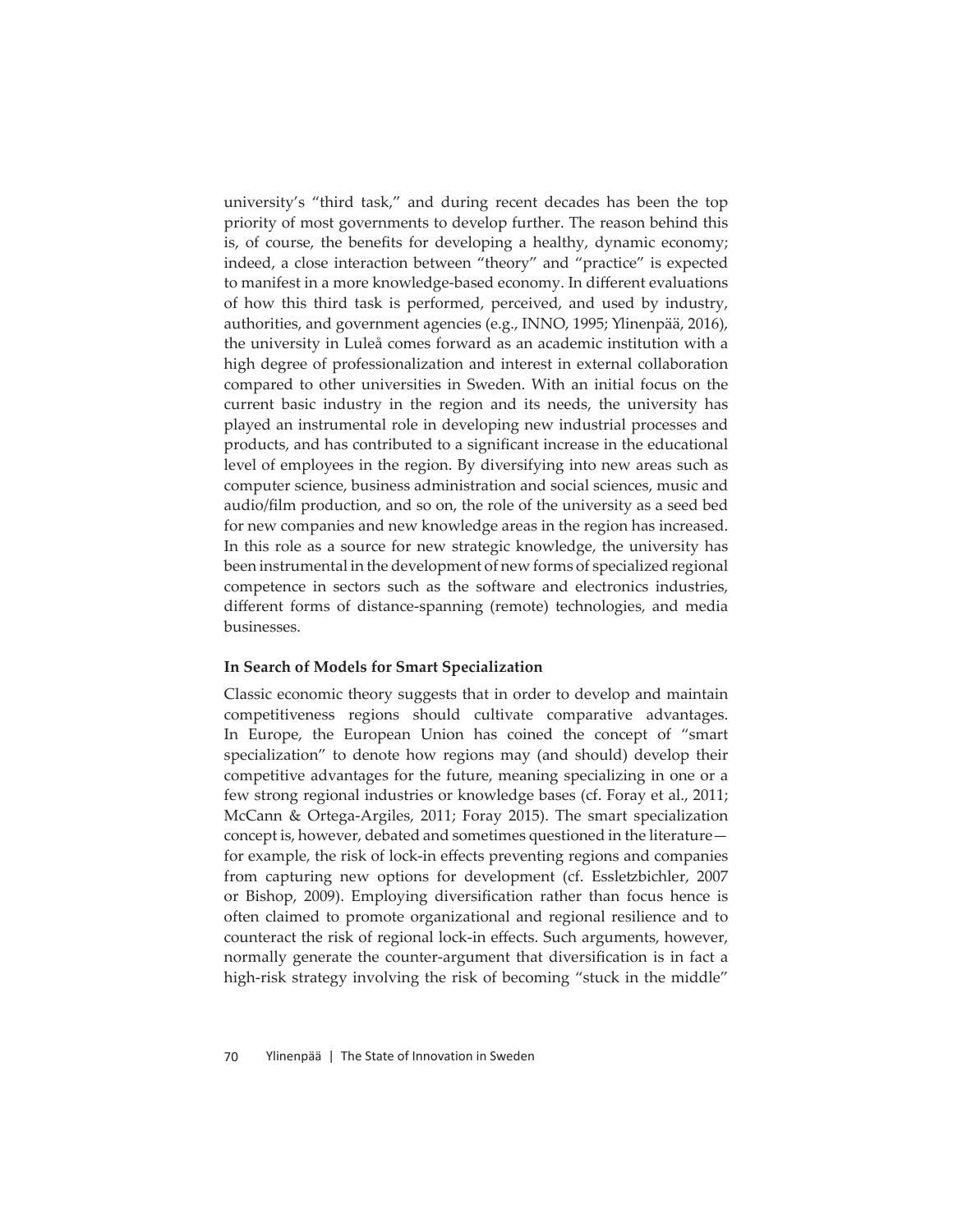without any real possibilities to develop any regional and/or companybased competitive advantage.

For more peripheral regions, the search for competitive advantage has often implied a specialization in natural resource exploitation early in the value chain, while more central regions (and especially capital regions) have taken the role of a coordination hub and a centre for a broad spectrum of head offices and an interface for trade of goods and services further on in the value chain. Specializing in specific forms of natural resource exploitation, however, often contains a high risk for lockin effects when cyclic demand and ongoing technical development may quickly change the rules of the game. This normally implies a regional economy characterized by hectic upturns and a booming economy that is regularly succeeded by depressing downturns and high unemployment rates.

Development and exploitation of a region's comparative advantage is hence a classic prescription for functional regional development. A regional competence in a specific field developed over time (and hence normally difficult to copy) is therefore a valuable regional asset as long as this competence is sought after by markets willing to pay the price to utilize its market offers. A changing market demand and/ or development of new technologies, however, constantly threatens this comparative advantage and challenges the region to develop new (but preferably related) offerings. This is often termed related variety, which denotes how regions and companies may develop new areas of expertise in fields related to, but different from, today's cash cows.

The traditional strategy to overcome lock-in related to the cyclical regional economy based on the exploitation of natural resources is to try and develop businesses further on in the value chain. The mining industry is therefore often complemented by iron works and the steel industry, and the forest industry by paper and pulp industries, sawmills, and other processing industries. These industries, while representing businesses closer to end customers in the value chain are, however, often affected by a similar fluctuation in market demand and business cycles. They accordingly do not represent sectors able to compensate for the roller coaster ups and downs in a regional economy dependent on natural resource exploitation.

A second often-used route towards a more balanced development trajectory in regions dependent on natural resources is to develop the tourism industry where natural assets such as rivers, mountains, beaches, wildlife, and wilderness are strategic resources. The development of a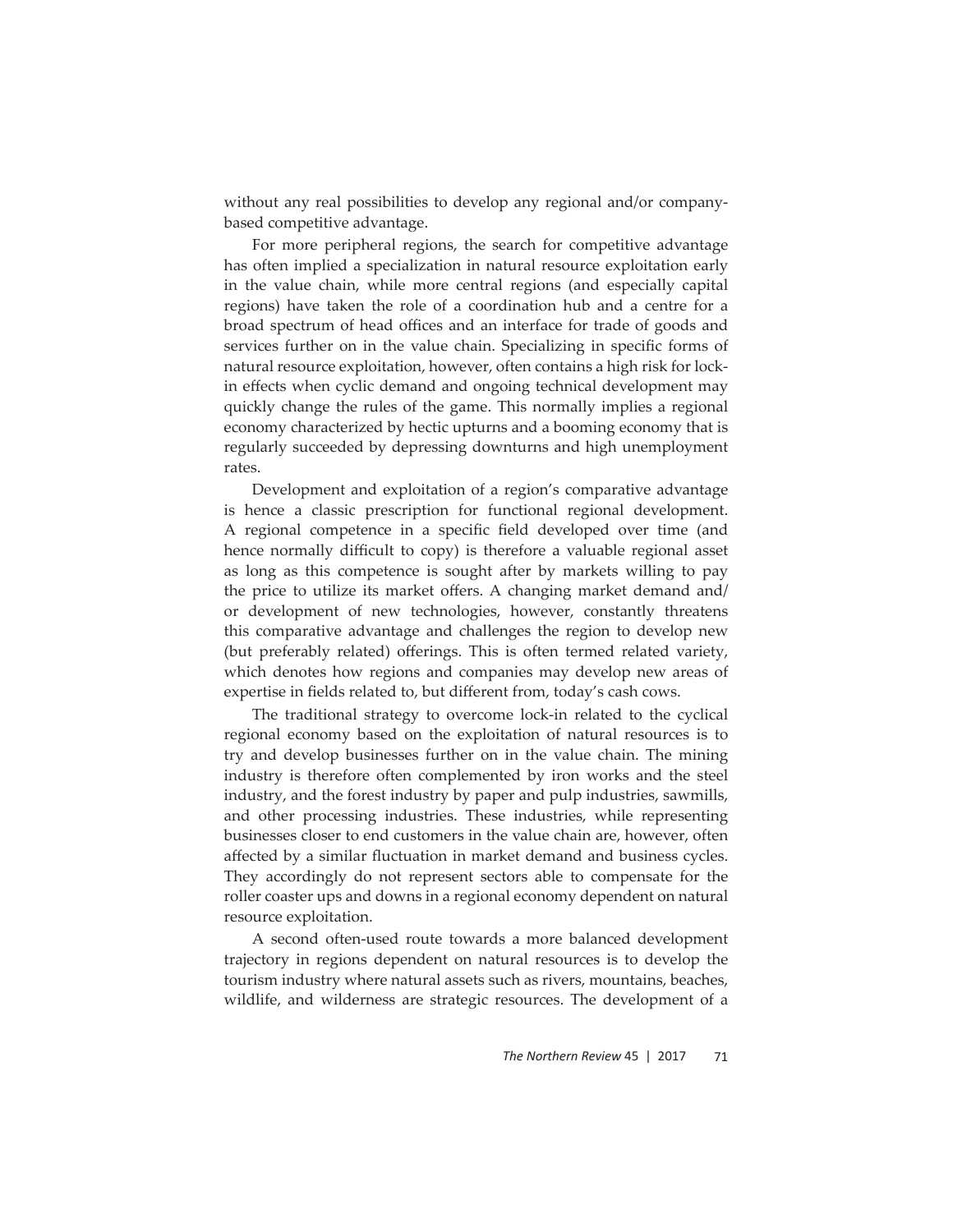service-based industry also implies the introduction of a business sector very different from the often male-oriented culture characterizing many basic industries; thereby also contributing to a more attractive region. The mind shift from exploitation of natural resources through basic industries, to exploiting the wallets of wealthy visitors from other countries and regions, is not trivial, however. Conflicting interests between traditional industries in the region and the interests of an expanding tourism industry exploiting an unspoiled countryside are often an ongoing regional challenge.

In the region utilized as an illustrative case in this article (the Norrbotten region in the northern-most part of Sweden), the characteristics related to natural resource development and value-added manufacturing and secondary processing are also obvious and typical regional characteristics, supported by a university that more than forty years ago was established to support the basic industries in the region. The same goes for the region's ambition to develop tourism as "the region's new basic industry," manifested by large investments through regional authorities and European Union structural funds. This development strategy also corresponds well to the ambition to develop sectors that, in one way or another, are related to each other, rather than try to develop sectors without any apparent relation regarding regional competence, resources, or position in the value chain.

The Norbotten region recently experienced an unexpected link to a new and very different industry locating to the region. When the social media company Facebook chose Sweden and Luleå, after a thorough due diligence process in 2013, as the site for their first European data centre, this was regarded as a significant national and regional achievement. The national government (the Swedish Agency for Economic and Regional Growth together with the Ministry of Industry) conducted a study on the reasons why Facebook chose Luleå as the location site. As expected, reasons such as the cold climate, good communications facilities, and proximity to a well-respected technical university were important arguments in favour of Luleå. However, that access to suppliers able to deliver energy on time and at a reasonable cost were the most prominent arguments for locating in the northern part of Sweden (together with the fact that it is "green electricity" generated by hydropower stations in the region) was somewhat surprising. This regional competitiveness to deliver energy on time revealed another form of relatedness between two industries (the old established basic industry in the region and the new and "sexy" information and communications technology industry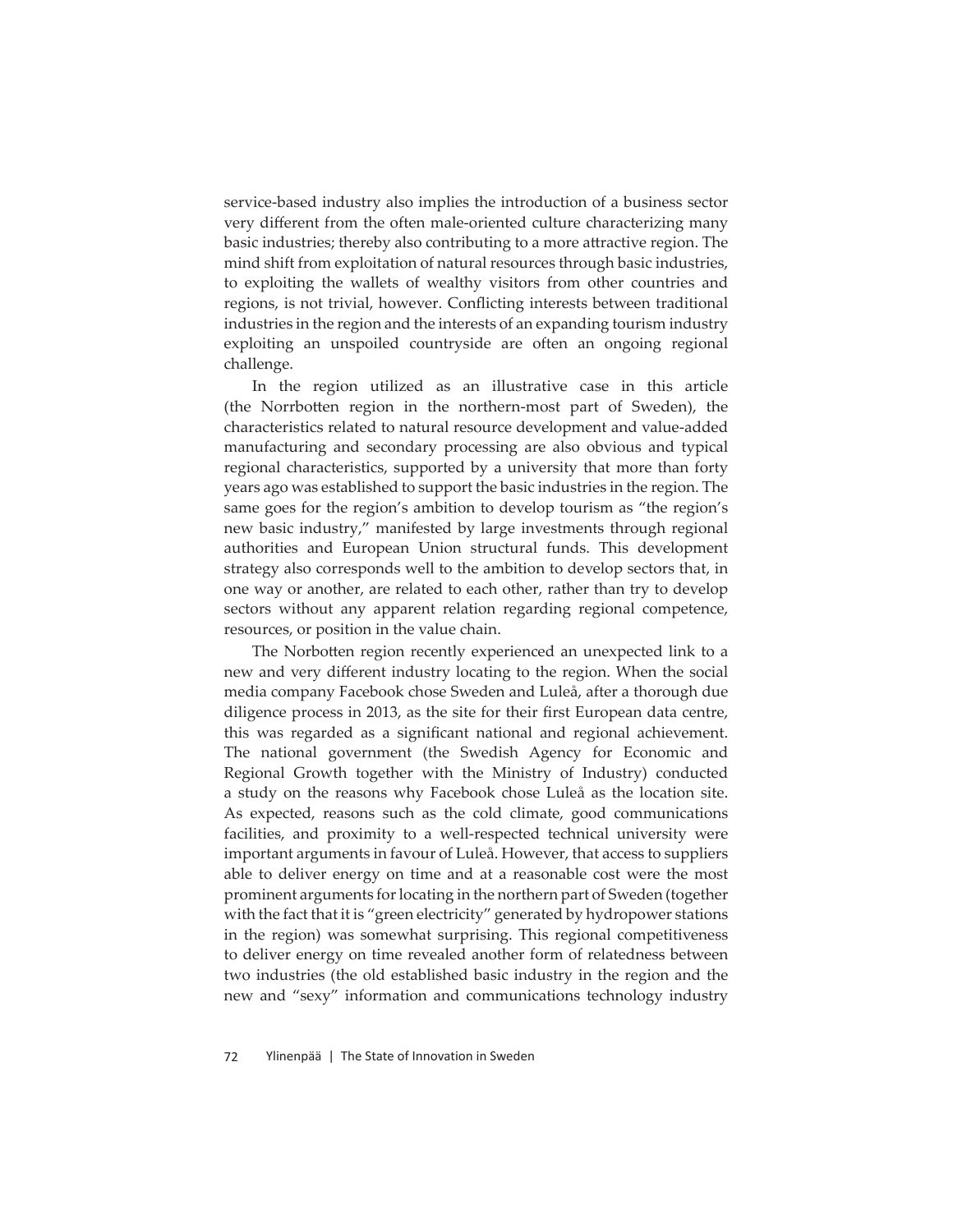related to social media) that in public debate had often been regarded as antipodes. To discover that it was the regional competence to deliver renewable energy on time which turned out to be so decisive for Facebook was a true eye-opener in the public debate. This regional competence, fostered by decades of interaction with an industry exploiting natural resources where unplanned interruptions cost enormous amounts of money, in turn triggered a more nuanced discussion of what relatedness and related variety may involve in practice.

To conclude, this article contributes empirical data from Swedish regions in general, and from Sweden's northernmost region in particular, underpinning an analytical discussion on the prevailing challenges for non-metropolitan and peripheral regions to be competitive in the pursuit of developing into more innovative regions through smart specialization. One contribution is the employed DEA approach to disclose often neglected forms of regional innovation, thereby also offering policy makers and business managers a less biased picture of regional realities and challenges. Another contribution related to the case of Norrbotten is to broaden the understanding of what the concept of "related variety" (Boschma & Gianelle, 2014) in fact may contain, disentangling from the analytical limitations set by concepts such as line of industry and business and value chains, and instead advocating the view that the content of regional and organizational competence is more decisive.

## **Author**

**Håkan Ylinenpää** is professor of entrepreneurship and innovation, and research director of the Centre for Inter-organizational Innovation Research (CiiR) at Luleå University of Technology in Sweden.

### **References**

- Andersson, M. et al. (2013). *The innovative Sweden. Sweden as a knowledge-based nation in an international context.* Stockholm: Vinnova & ESBRI (in Swedish).
- Andersson, M. et al. (2015). *The innovative Sweden 2. Innovation and attraction in cities and rural areas*. Stockholm: Vinnova & ESBRI (in Swedish).
- Anokhin, S., Wincent, J., & Autio, E. (2011). Operationalizing opportunities in entrepreneurship research: Use of data envelopment analysis. *Small Business Economics*, *37*(1), 39–57.
- Asheim, B.T., Boschma, R., & Cooke, P. (2011). Constructing regional advantage: Platform policies based on related variety and differentiated knowledge bases. *Regional Studies*, *45*(7), 893–904. htt ps://doi.org/10.1080/00343404.2010.543126
- Audretch, D.B., & Feldman, M.P. (1996). R&D spillovers and the geography of innovation and production. *American Economic Review*, *86*(1), 630–640.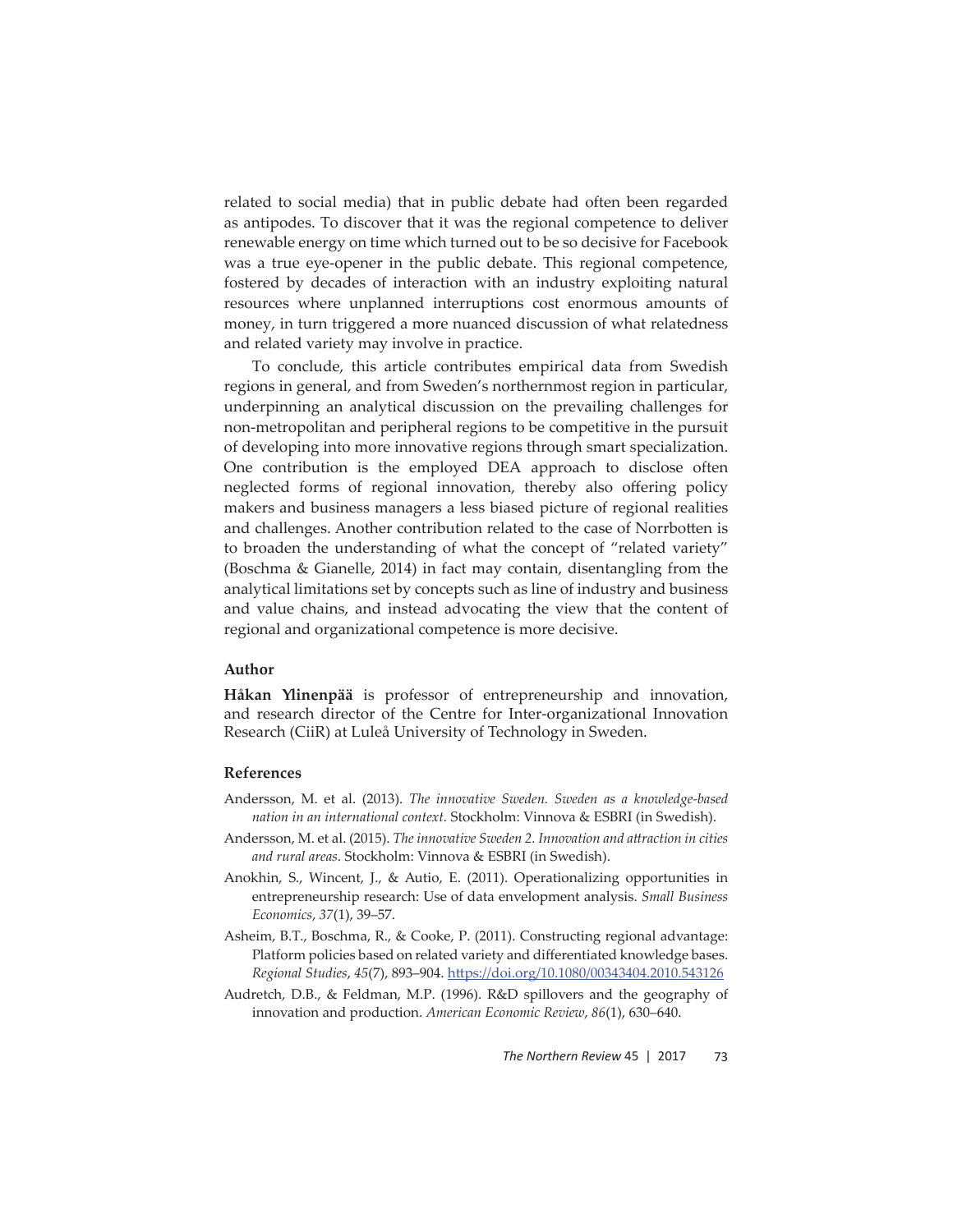- Baptista, R. (2003). Productivity and density of regional clusters. In J. Bröcker, D. Dohse & R. Soltwedel (Eds.), *Innovation Clusters and Interregional Competition* (pp.163–181). Berlin: Springer.
- Berglund, K., & Johansson, A. (2007). Entrepreneurship, discourses and conscientization in processes of regional development. *Entrepreneurship & Regional Development*, *19*(6), 499–525.
- Bishop, P. (2009). Spatial spillovers and employment growth in the service sector. *The Service Industries Journal*, *29*(6), 791–803.
- Boschma, R., & Gianelle, C. (2014). *Regional branching and smart specialisation policy*. JRC Technical Reports, S3 Policy Briet Series No 06/2014.
- Braunerhjelm, P., & Carlsson, B. (1999). Industry clusters in Ohio and Sweden, 1975–1995. *Small Business Economics*, *12*(4), 279–293.
- Coelli, T. (1996). A guide to DEAP version 2.1: A data envelopment analysis (computer) program.
- Cooke, P. (1998). Global clustering and regional innovation. Systemic integration in Wales. In H.-J. Braczyk, P. Cooke, & M. Heidenreich (Eds.), *Regional innovation systems* (pp.245–262). London: UCL Press.
- Cooke, P., & Morgan, K. (1998). *The associational economy: Firms, regions, and innovation*. New York: Oxford University Press.
- Cornett, A. (2009). Aims and strategies in regional innovation and growth policy: A Danish perspective. *Entrepreneurship & Regional Development*, *21*(4), 399–420.
- Doloreux, D., & Dionne, S. (2008). Is regional innovation system development possible in peripheral regions? Some evidence from the case of La Pocatière, Canada. *Entrepreneurship & Regional Development*, *20*(3), 259–283.
- Ejdemo, T., Söderholm, P., Ylinenpää, H., & Örtqvist, D. (2016). Regional förnyelse av och i Norrbotten. En metaanalys av länets utvecklingsförutsättningar. Länsstyrelsen i Norrbotten, rapportserie 2/2016.
- Essletzbichler, J. (2007). Diversity, stability and regional growth in the United States 1975–2002. In K. Frenken, (Ed.), *Applied Evolutionary Economics and Economic Geography*. Cheltenham: Edward Elgar.
- Färe, R., Grosskopf, S., Norris, M., & Zhang, Z. (1994). Productivity growth, technical progress, and efficiency change in industrialized countries. American *Economic Review*, *84*, 66–83.
- Feldman, M., & Audretch, D. (1999). Innovation in cities: Science-based diversity, specialization and localized competition. *European Economic Review*, *43*, 409–429.
- Feldman, M.P. (1994). *The geography of innovation*. Boston: Kluwer Academic Publishers.
- Foray, D. (2015). *Smart specialisation—Opportunities and challenges for regional innovation policy, regions and cities*. London: Routledge.
- Foray, D., David, P.A., & Hall, B.H. (2011). Smart specialisation. From academic idea to political instrument, the surprising career of a concept and the difficulties